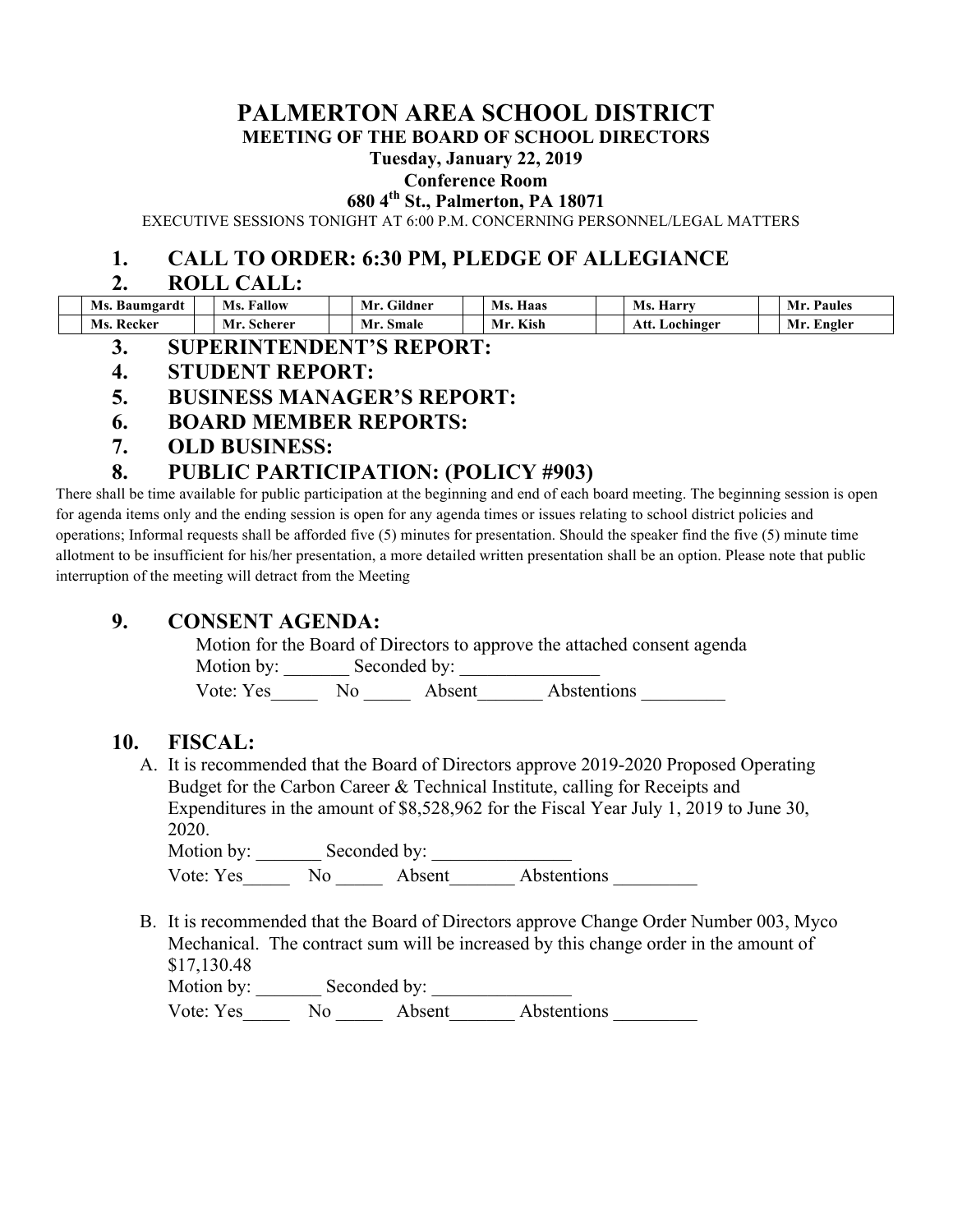| C. It is recommended that the Board of Directors approve Change Order Number 004, Myco |
|----------------------------------------------------------------------------------------|
| Mechanical. The contract sum will be increased by this change order in the amount of   |
| \$7,267.30.                                                                            |
| Motion by:<br>Seconded by:                                                             |

| Vote: Yes | No | Absent | Abstentions |  |
|-----------|----|--------|-------------|--|
|           |    |        |             |  |

D. It is recommended that the Board of Directors approve Change Order Number 005, Myco Mechanical. The contract sum will be increased by this change order in the amount of \$23,476.16. Motion by: \_\_\_\_\_\_\_ Seconded by: \_\_\_\_\_\_\_\_\_\_\_\_\_\_\_

Vote: Yes\_\_\_\_\_\_\_\_ No \_\_\_\_\_\_\_\_ Absent\_\_\_\_\_\_\_\_\_ Abstentions

E. It is recommended that that Board of Directors approve the 2019-2020 Lehigh Carbon Community College Operating Budget of \$41,858,590 and Capital Budget of \$11,716,302. This includes a provision that total budgeted expenditures can be exceeded to the extent that Total Revenue is exceeded.

Motion by: \_\_\_\_\_\_\_ Seconded by: \_\_\_\_\_\_\_\_\_\_\_\_\_\_\_ Vote: Yes No Absent Abstentions

- F. It is recommended that that Board of Directors Accept the Single Audit Report dated June 30, 2018 as presented by Gorman & Associates, P.C Motion by: \_\_\_\_\_\_\_ Seconded by: \_\_\_\_\_\_\_\_\_\_\_\_\_\_\_ Vote: Yes No No Absent Abstentions
- G. It is recommended that the Board of Directors approve the 2019-2020 General Operating Budget of the Carbon Lehigh Intermediate United #21 in the amount of \$3,104,595 for the fiscal year July 1, 2019 to June 30, 2020 Motion by: Seconded by:

Vote: Yes No Absent Abstentions

## **11. PERSONNEL:**

A. It is recommended that the Board of Directors approve the following extra-curricular positions for the 2019-2020 school year:

| Fred Lesher  |     | Asst. Football Coach |             | \$4036 |
|--------------|-----|----------------------|-------------|--------|
| Logan Lesher |     | Asst. Football Coach |             | \$4036 |
| Motion by:   |     | Seconded by:         |             |        |
| Vote: Yes    | No. | Absent               | Abstentions |        |

## **12. OTHER:**

A. It is recommended that the Board of Directors accept the first reading of the following policies:

#103 Nondiscrimination/Discriminatory Harassment-Schools & Classroom Practices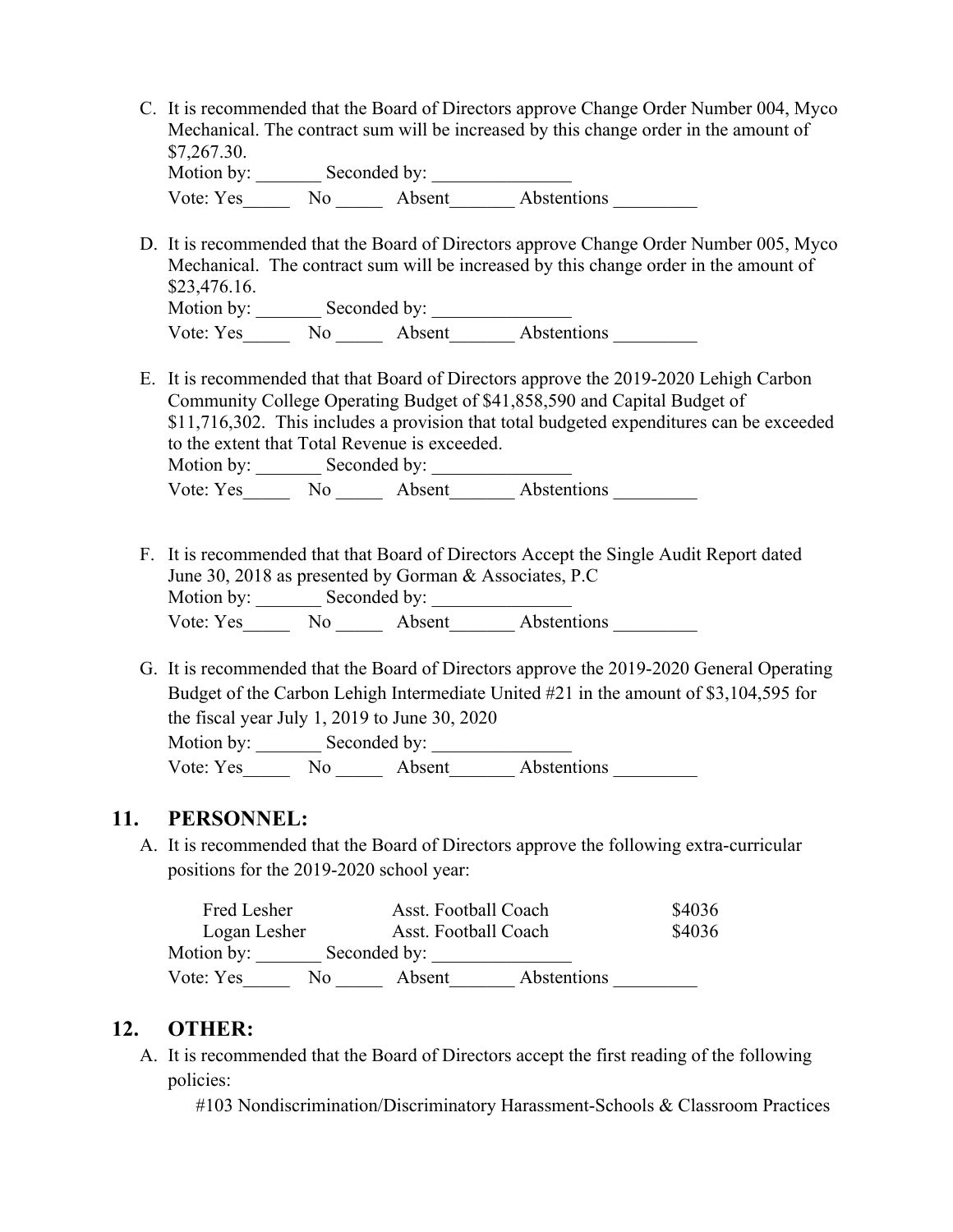| #103.1 Nondiscrimination-Qualified Students with Disabilities<br>#104 Nondiscrimination/Discriminatory Harassment-Employment Practices<br>#121 Field Trips<br>#138 Language Instruction Educational Program for English Learners |
|----------------------------------------------------------------------------------------------------------------------------------------------------------------------------------------------------------------------------------|
| #247 Hazing                                                                                                                                                                                                                      |
| #314.1 HIV Infection                                                                                                                                                                                                             |
| #610 Purchases Subject to Bid                                                                                                                                                                                                    |
| #806 Child Abuse                                                                                                                                                                                                                 |
|                                                                                                                                                                                                                                  |
| Vote: Yes No Absent Abstentions                                                                                                                                                                                                  |
| B. It is recommended that the Board of Directors appoint Darlene Yeakel as a member of<br>the Carbon County Area Vocation Technical School (CCAVTS) Authority for 5 years.<br>(January 2019 through January 2024).               |
| Vote: Yes________ No _______ Absent________ Abstentions __________                                                                                                                                                               |
| C. It is recommended that the Board of Directors approve, retroactive, the Kit's Interactive<br>Theatre Contract for two performances on January 9, 2019 for Towamensing Elementary<br>School.<br>Motion by: Seconded by:        |
|                                                                                                                                                                                                                                  |

Vote: Yes Mo Absent Abstentions

D. It is recommended that the Board of Directors approve the attached agreement between the Department of Environmental Protection and the Palmerton Area School District. Motion by: Seconded by: Vote: Yes No Absent Abstentions

#### **13. INFORMATION ITEMS:** (Enclosures)

- A. Enrollment, December 31, 2018
- B. LCCC Board Meeting Minutes, November 1, 2018
- C. LCCC President's Desk Newsletter, December 2018
- D. LCCC Board Meeting Minutes, December 6, 2018
- E. LCCC President's Desk Newsletter, January 2019
- F. Sports Hall of Fame Induction Bulletin
- G. State Ethics Forms
- H. Board Summary

#### **14. PUBLIC PARTICIPATION:**

### **15. FOR THE GOOD OF THE ORDER:**

#### **16. ADJOURNMENT:**

| Motion by: | Seconded by: |        |             |  |
|------------|--------------|--------|-------------|--|
| Vote: Yes  | No.          | Absent | Abstentions |  |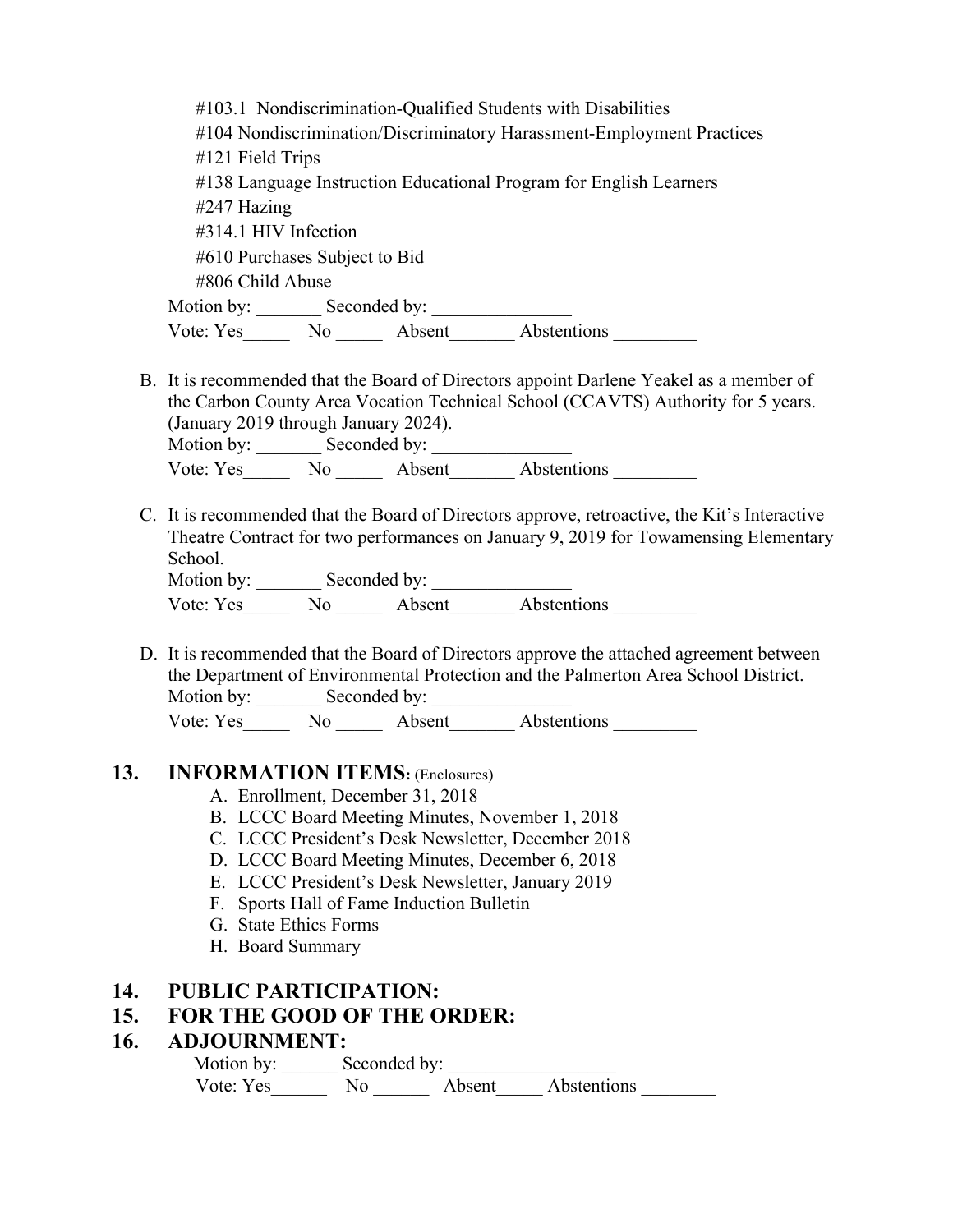# **PASD MEETING SCHEDULE:**

**Workshop:** Tuesday, February 5, 2019 at 5:30 PM **BOE Meeting:** Tuesday, February 19, 2018, at 6:30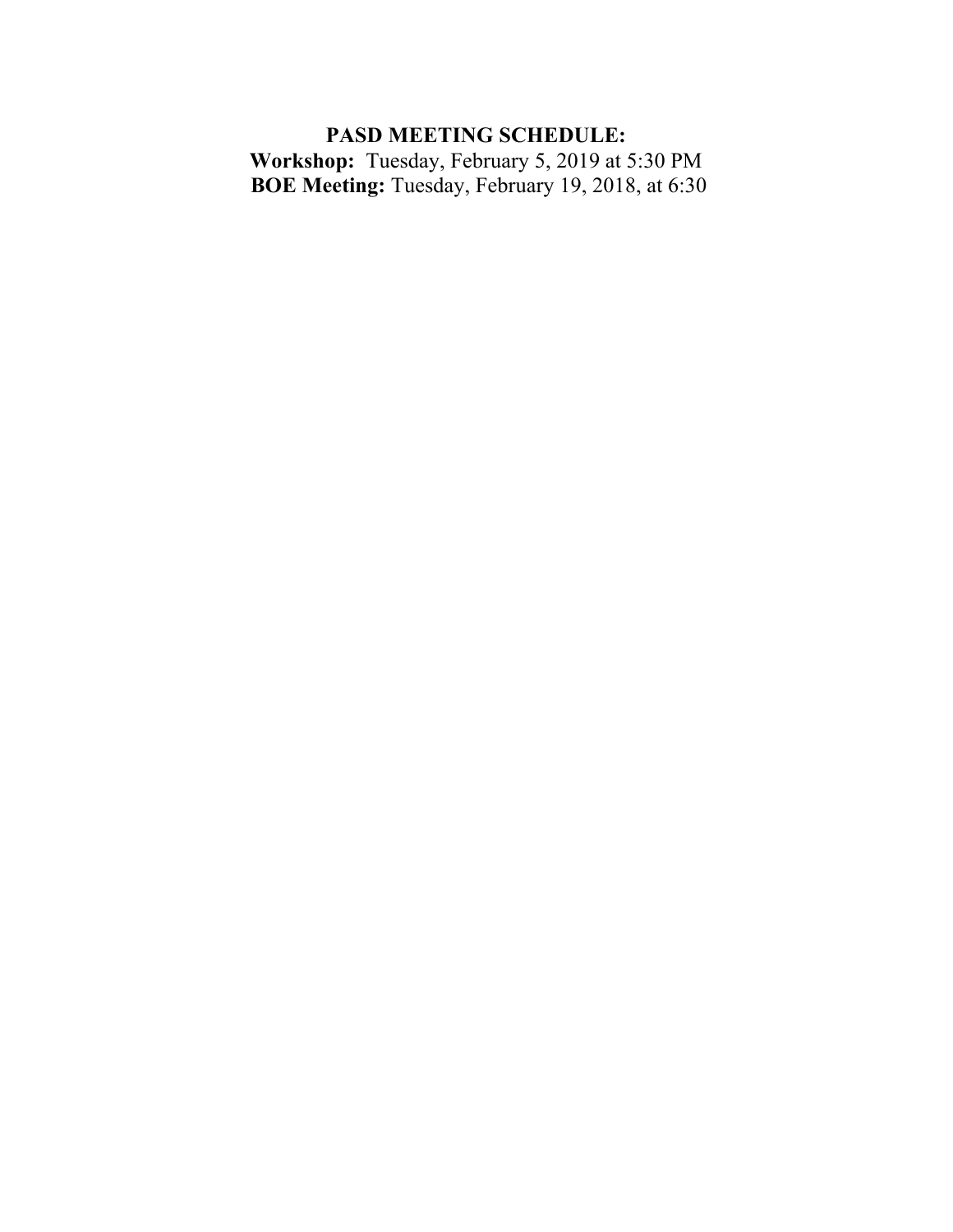## **PALMERTON AREA SCHOOL DISTRICT Consent Agenda Tuesday, January 22, 2019**

## **1. MEETING MINUTES:** (Enclosure 1)

 Approve the minutes from November 20, 2018 and December 4, 2018 meetings.

## **2. APPROVAL OF FINANCIAL REPORTS FOR DISTRICT ACCOUNTS:**

Approve the financial reports listed below:

- A. TREASURER'S REPORT (Enclosure 2)
- B. ACCOUNTS PAYABLE (Enclosure 3)
- C. BUDGET TRANSFERS (Enclosure 4)

## **3. PERSONNEL:**

- A. Approve the attached tuition reimbursement.
- B. Approve the following extra-curricular positions for the 2018-2019 school year:

| Julia Dougherty      | Volunteer Swimming Coach.        |        |
|----------------------|----------------------------------|--------|
| Jared Mooney         | <b>Volunteer Wrestling Coach</b> |        |
| Matt Kosciolek       | 3/4 MS Asst. Track Coach         | \$1977 |
| Randi Freed          | <b>Volunteer Track Coach</b>     |        |
| <b>Steven Semmel</b> | <b>Volunteer Track Coach</b>     |        |

C. Approve the following extra-curricular positions for the 2019-2020 school year:

| Chris Walkowiak      | Head Football Coach.                  | \$6165    |
|----------------------|---------------------------------------|-----------|
| Austin Cseh          | Asst. Football Coach                  | \$4036    |
| Mike Falcone         | Asst. Football Coach                  | \$4036    |
| Dan Frable           | 2/3 Salary Asst. Football Coach       | \$2690.67 |
| Jericho Burger       | 1/3 Salary Asst. Football Coach       | \$1345.33 |
| <b>Matt Guedes</b>   | <b>Volunteer Football Coach</b>       |           |
| Rich Roselli         | Head Boys' Soccer Coach               | \$4054    |
| <b>Tyler Michlik</b> | <b>Asst Boys' Soccer Coach</b>        | \$2662    |
| Pat Frank            | Head Field Hockey Coach               | \$4054    |
| Lauren Michalik      | Asst. Field Hockey Coach              | \$2662    |
| Alex Knoll           | 1/2 Salary Golf Coach                 | \$1219    |
| Mike Brennan         | 1/2 Salary Gold Coach                 | \$1219    |
| Craig Wrigglesworth  | Head Girls' Soccer Coach              | \$4054    |
| Lyndsey Heinrich     | Asst Girls' Soccer Coach              | \$2662    |
| Marsha Thomas        | Head Volleyball Coach                 | \$4054    |
| Kerry Jahelka        | Volunteer Strength/Conditioning Coach |           |
| <b>Matt Guedes</b>   | Volunteer Strength/Conditioning Coach |           |
|                      |                                       |           |